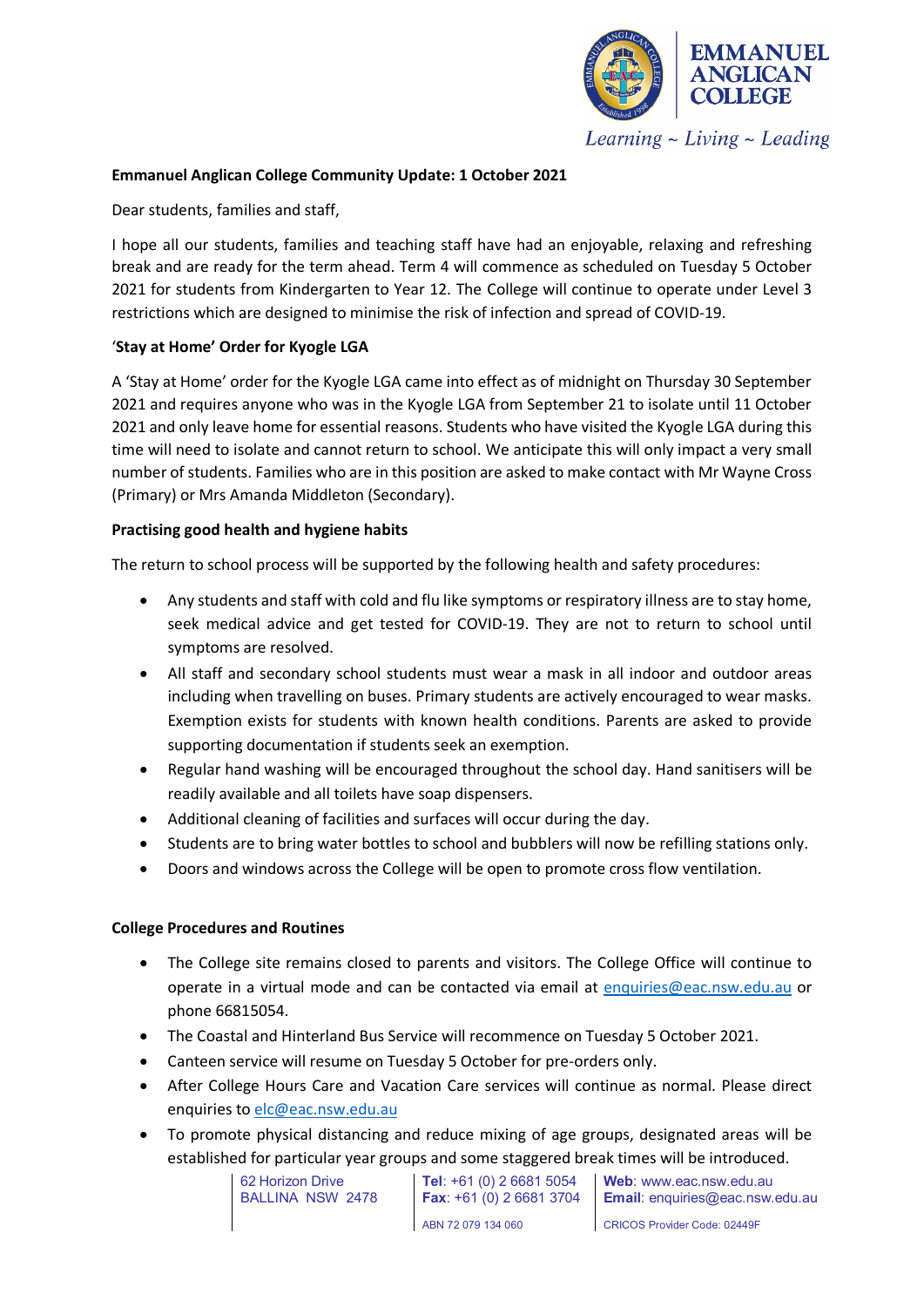

- All extra-curricular activities including Band, Choir, Excursions and Sport remain suspended.
- Assemblies and Chapel Services will continue in an online format.

# **Pick up and drop off procedures**

Parents using the drop off and pick up zones are not to mingle, must practice physical distancing and are to wear masks at all times. Where possible, parents of Primary students are asked to utilise the following pick up times to help minimise congestion:

2.45pm - Kindergarten to Year 3

3.00pm - Year 4 to Year 6

Parents with children in multiple age groups are asked to pick all their children up at the latest relevant pick up time.

### **Secondary Morning Pastoral Care**

|         | Brockington     | Purcival        | Smith           | Walker          |
|---------|-----------------|-----------------|-----------------|-----------------|
| Year 7  | ST <sub>1</sub> | ST <sub>2</sub> | ST <sub>3</sub> | ST <sub>4</sub> |
| Year 8  | L <sub>3</sub>  | Ezzy 1          | L <sub>2</sub>  | S1              |
| Year 9  | LS <sub>3</sub> | ST7             | ST <sub>8</sub> | ST10            |
| Year 10 | D <sub>2</sub>  | D <sub>3</sub>  | D <sub>1</sub>  | ST5b            |
| Year 11 | S <sub>3</sub>  | S <sub>3</sub>  | ST <sub>6</sub> | ST <sub>6</sub> |
| Year 12 | TC <sub>3</sub> | TC <sub>3</sub> | TC4             | TC4             |

All secondary students will continue to complete morning Pastoral Care in year based wellbeing groups in the following rooms:

# **Designated playground areas**

Areas have been allocated to students to reduce mingling and mixing of students of different age groups. Prior to the commencement of the school day students are to go directly to these areas:

| Year group(s) | Area                    | Year group(s) | Area                     |
|---------------|-------------------------|---------------|--------------------------|
| K-Year 2      | Primary Oval            | Year 7        | Oval A (Southern end)    |
| Years 3-4     | Primary Undercover area | Year 8        | Oval B (Northern end)    |
| Years 5-6     | <b>Primary Court</b>    | Year 9        | Undercover Area          |
|               |                         | Year 10       | <b>Basketball Courts</b> |
|               |                         | Year 11       | Seated area near Library |
|               |                         | Year 12       | Year 12 Common Room      |

### **General health advice**

I ask all families to stay informed of the latest health advice, to be proactive in supporting our community efforts to protect ourselves against the risk of illness and to take up the opportunity to be vaccinated. The latest NSW Health advice can be found at <https://www.nsw.gov.au/covid-19>

| 62 Horizon Drive<br>BALLINA NSW 2478 |  |  |  |  |  |
|--------------------------------------|--|--|--|--|--|
|                                      |  |  |  |  |  |

**Tel**: +61 (0) 2 6681 5054 **Fax**: +61 (0) 2 6681 3704 ABN 72 079 134 060

**Web**: www.eac.nsw.edu.au **Email**: enquiries@eac.nsw.edu.au

CRICOS Provider Code: 02449F